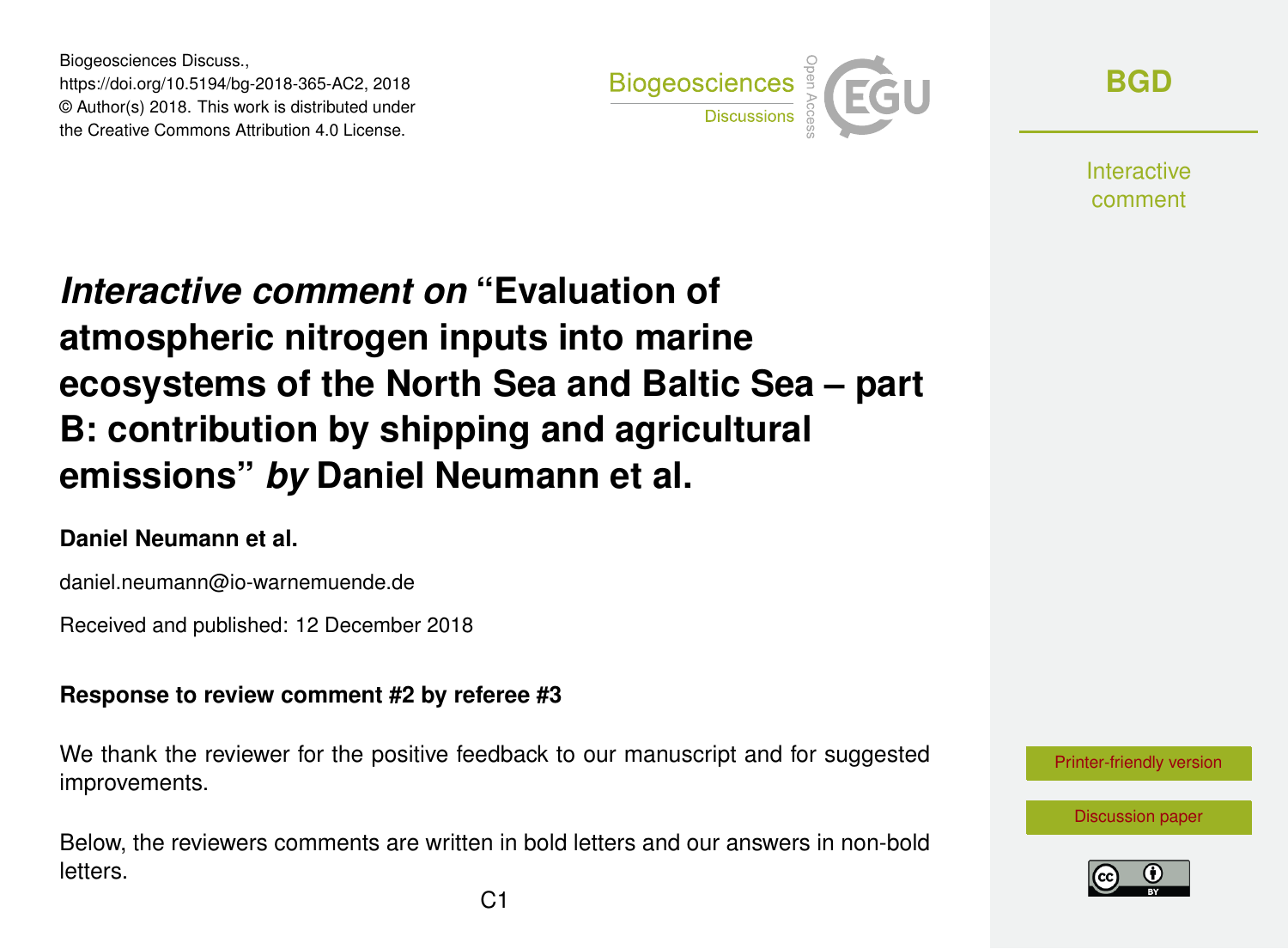**Reactivity of ammonia with sea salt: It is stated several times that condensation of ammonia on seasalt particles enhances the removal of ammonium from the atmosphere in the coastal zone. Please could some specific citations of observational reports be added that support this statement? (Some literature is cited at the first occurrence (line 24, page 2), while subsequent statements do not include citations. Of the sources cited on page 2, the observational data presented in Kelly et al. 2010 (Figure 5 of the paper) directly contradict the statement). What mechanism drives this process?**

> Ammonia has a low residence time in the gas phase but tends to condense on surfaces (= ground or existing particles) or tends to form new particles. If there are relatively many large ("*coarse*") particles in the ambient atmosphere, relatively more ammonia condenses on these large particles. If there relatively many small ("*fine*") particles in the ambient atmosphere, relatively more ammonia condenses on these small particles. Coarse particles have a lower atmospheric residence time than fine particles because they have a higher dry deposition velocity (higher gravitational settling). Hence, if the major share of atmospheric particles is of coarse size, the dry deposition of ammonium is enhanced compared to a situation with predominantely fine particles. In coastal regions, sea salt is a dominant source for atmospheric coarse particles. Hence, a large fraction of ammonia condenses on the surface of sea salt particles, which desit fast to the sea.

> The reviewer is right, Kelly et al. (2010) does not state it directly. We mixed it with another publication. Please excuse us. Kelly just states: "*Due to the different deposition velocities of gases and particles, condensation of HNO 3 and NH 3 on coarse sea salt can alter nitrogen de position to sensitive ecosystems (Pryor and Sorensen, 2000; Evans et al., 2004).*". We will add further correct references if the paper is not rejected.

**Length of manuscript and repetition: There are many examples where sections**

**[BGD](https://www.biogeosciences-discuss.net/)**

Interactive comment

[Printer-friendly version](https://www.biogeosciences-discuss.net/bg-2018-365/bg-2018-365-AC2-print.pdf)

[Discussion paper](https://www.biogeosciences-discuss.net/bg-2018-365)